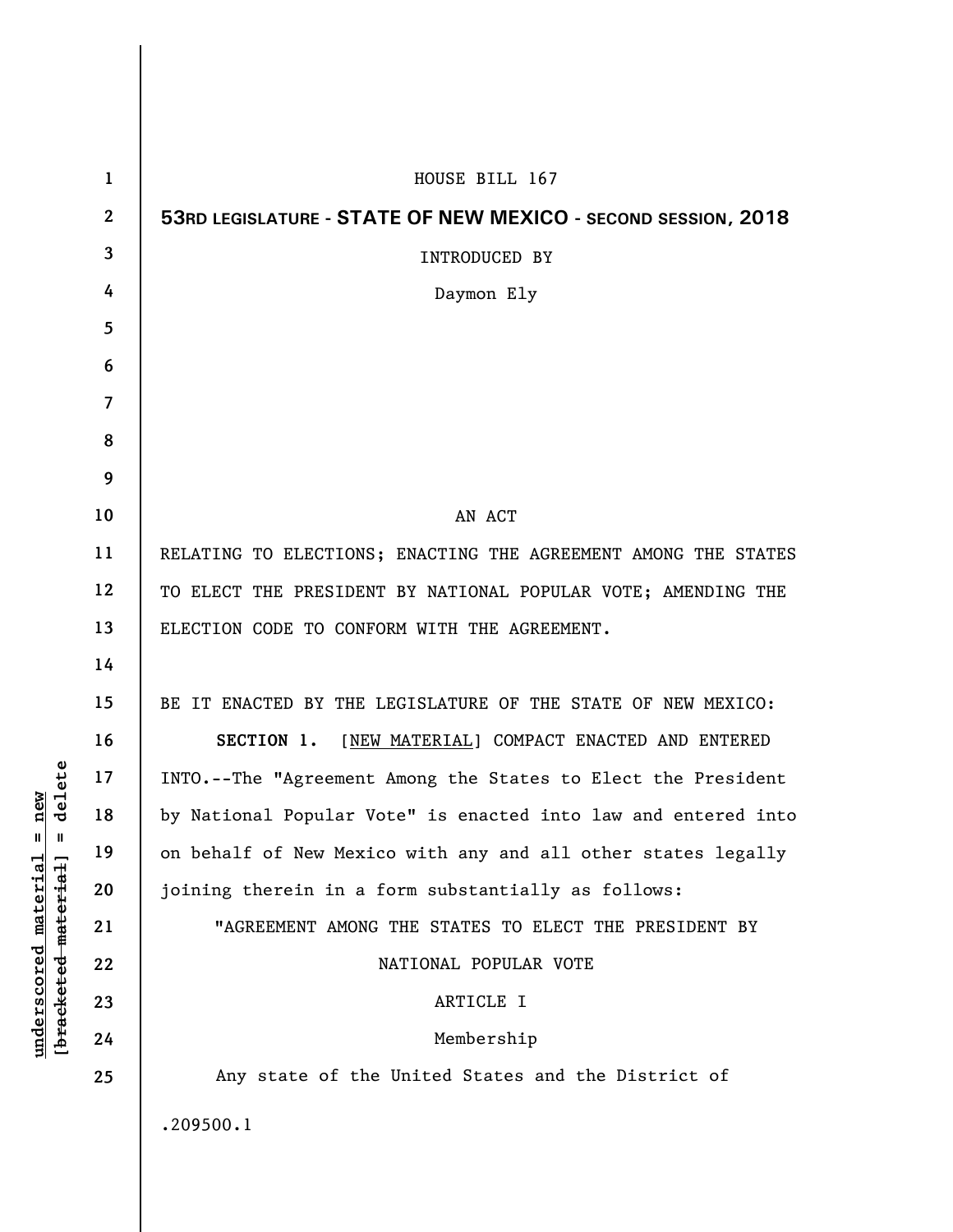**1 2 3 4 5 6 7 8 9 10 11 12 13 14 15 16 17 18 19 20 21 22 23 24 25**  Columbia may become a member of this agreement by enacting this agreement. ARTICLE II Right of the People in Member States to Vote for President and Vice President Each member state shall conduct a statewide popular election for president and vice president of the United States. ARTICLE III Manner of Appointing Presidential Electors in Member States A. Prior to the time set by law for the meeting and voting by the presidential electors, the chief election official of each member state shall determine the number of votes for each presidential slate in each state of the United States and in the District of Columbia in which votes have been cast in a statewide popular election and shall add such votes together to produce a "national popular vote total" for each presidential slate. B. The chief election official of each member state shall designate the presidential slate with the largest national popular vote total as the "national popular vote winner". C. The presidential elector certifying official of each member state shall certify the appointment in that official's own state of the elector slate nominated in that state in association with the national popular vote winner. .209500.1

 $\frac{1}{2}$  intereted material = delete **[bracketed material] = delete**  $underscored material = new$ **underscored material = new**

 $- 2 -$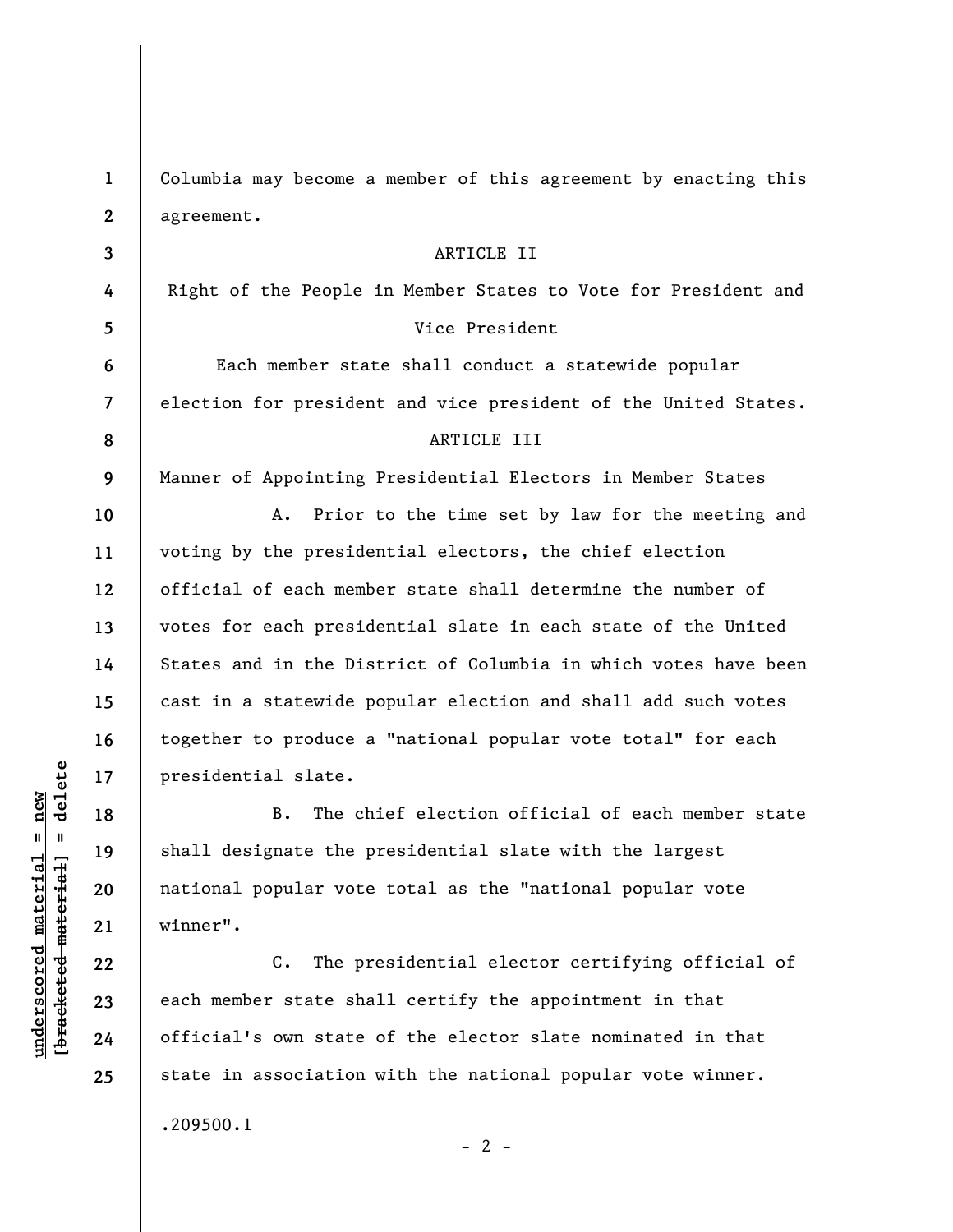D. At least six days before the day fixed by law for the meeting and voting by the presidential electors, each member state shall make a final determination of the number of popular votes cast in the state for each presidential slate and shall communicate an official statement of such determination within twenty-four hours to the chief election official of each other member state.

**8 9 10 11 12 13**  E. The chief election official of each member state shall treat as conclusive an official statement containing the number of popular votes in a state for each presidential slate made by the day established by federal law for making a state's final determination conclusive as to the counting of electoral votes by congress.

F. In event of a tie for the national popular vote winner, the presidential elector certifying official of each member state shall certify the appointment of the elector slate nominated in association with the presidential slate receiving the largest number of popular votes within that official's own state. If, for any reason, the number of presidential electors nominated in a member state in association with the national popular vote winner is less than or greater than that state's number of electoral votes, the presidential candidate on the presidential slate that has been designated as the national popular vote winner shall have the power to nominate the presidential electors for that state and that state's

 $-3 -$ 

.209500.1

 $\frac{1}{2}$  intereted material = delete **[bracketed material] = delete**  $underscored material = new$ **underscored material = new**

**1** 

**2** 

**3** 

**4** 

**5** 

**6** 

**7** 

**14** 

**15** 

**16** 

**17** 

**18** 

**19** 

**20** 

**21** 

**22** 

**23** 

**24** 

**25**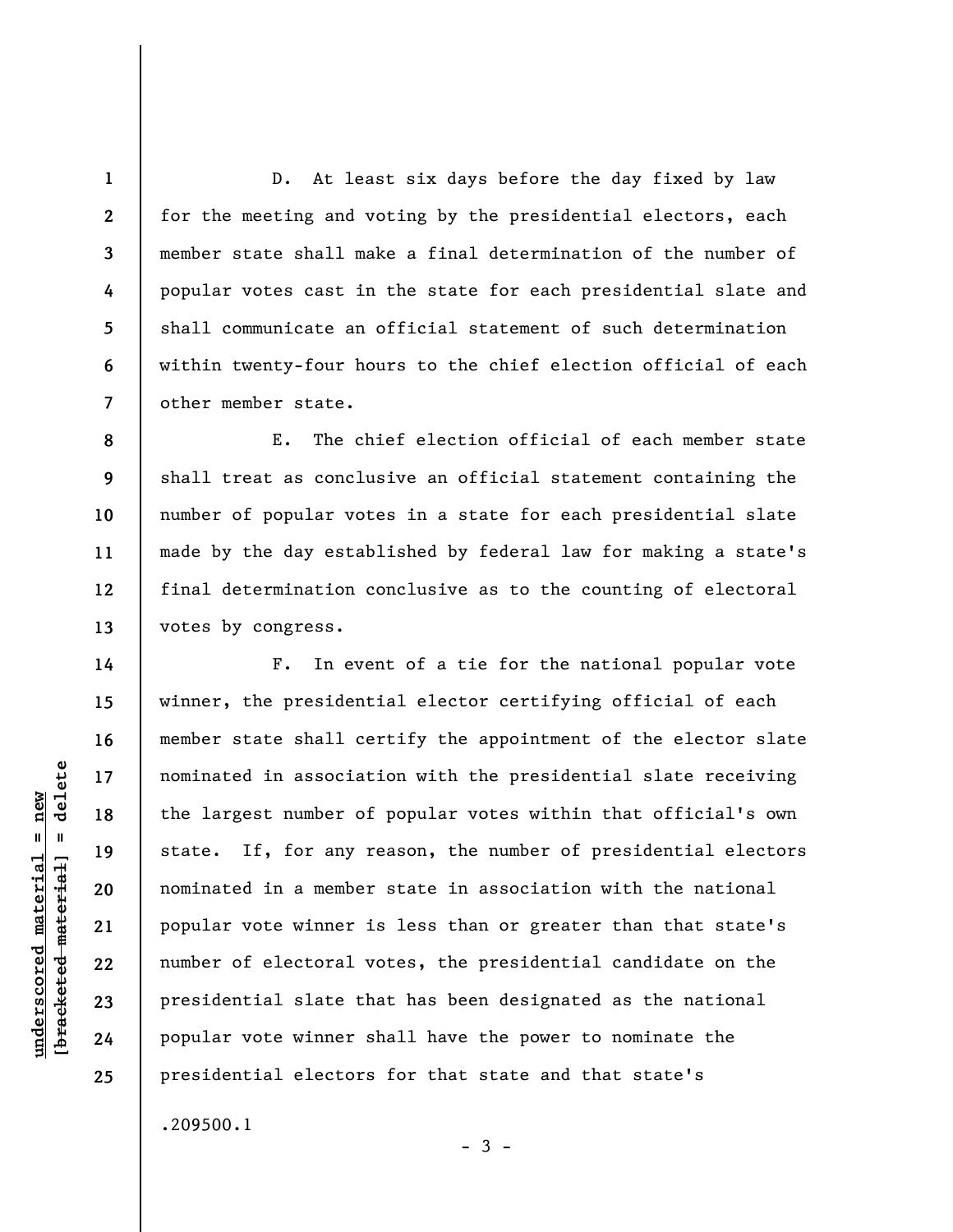presidential elector certifying official shall certify the appointment of such nominees. The chief election official of each member state shall immediately release to the public all vote counts or statements of votes as they are determined or obtained.

**7 8 9**  G. This article shall govern the appointment of presidential electors in each member state in any year in which this agreement is, on July 20, in effect in states cumulatively possessing a majority of the electoral votes.

## ARTICLE IV

## Other Provisions

A. This agreement shall take effect when states cumulatively possessing a majority of the electoral votes have enacted this agreement in substantially the same form and the enactments by such states have taken effect in each state.

B. Any member state may withdraw from this agreement, except that a withdrawal occurring six months or less before the end of a president's term shall not become effective until a president or vice president shall have been qualified to serve the next term.

C. The chief executive of each member state shall promptly notify the chief executive of all other states of when this agreement has been enacted and has taken effect in that official's state, when the state has withdrawn from this agreement and when this agreement takes effect generally. .209500.1

- 4 -

 $\frac{1}{2}$  of  $\frac{1}{2}$  and  $\frac{1}{2}$  and  $\frac{1}{2}$  and  $\frac{1}{2}$  and  $\frac{1}{2}$  and  $\frac{1}{2}$  and  $\frac{1}{2}$  and  $\frac{1}{2}$  and  $\frac{1}{2}$  and  $\frac{1}{2}$  and  $\frac{1}{2}$  and  $\frac{1}{2}$  and  $\frac{1}{2}$  and  $\frac{1}{2}$  and  $\frac{1}{2}$  an **[bracketed material] = delete**  $underscored material = new$ **underscored material = new**

**1** 

**2** 

**3** 

**4** 

**5** 

**6** 

**10** 

**11** 

**12** 

**13** 

**14** 

**15** 

**16** 

**17** 

**18** 

**19** 

**20** 

**21** 

**22** 

**23** 

**24** 

**25**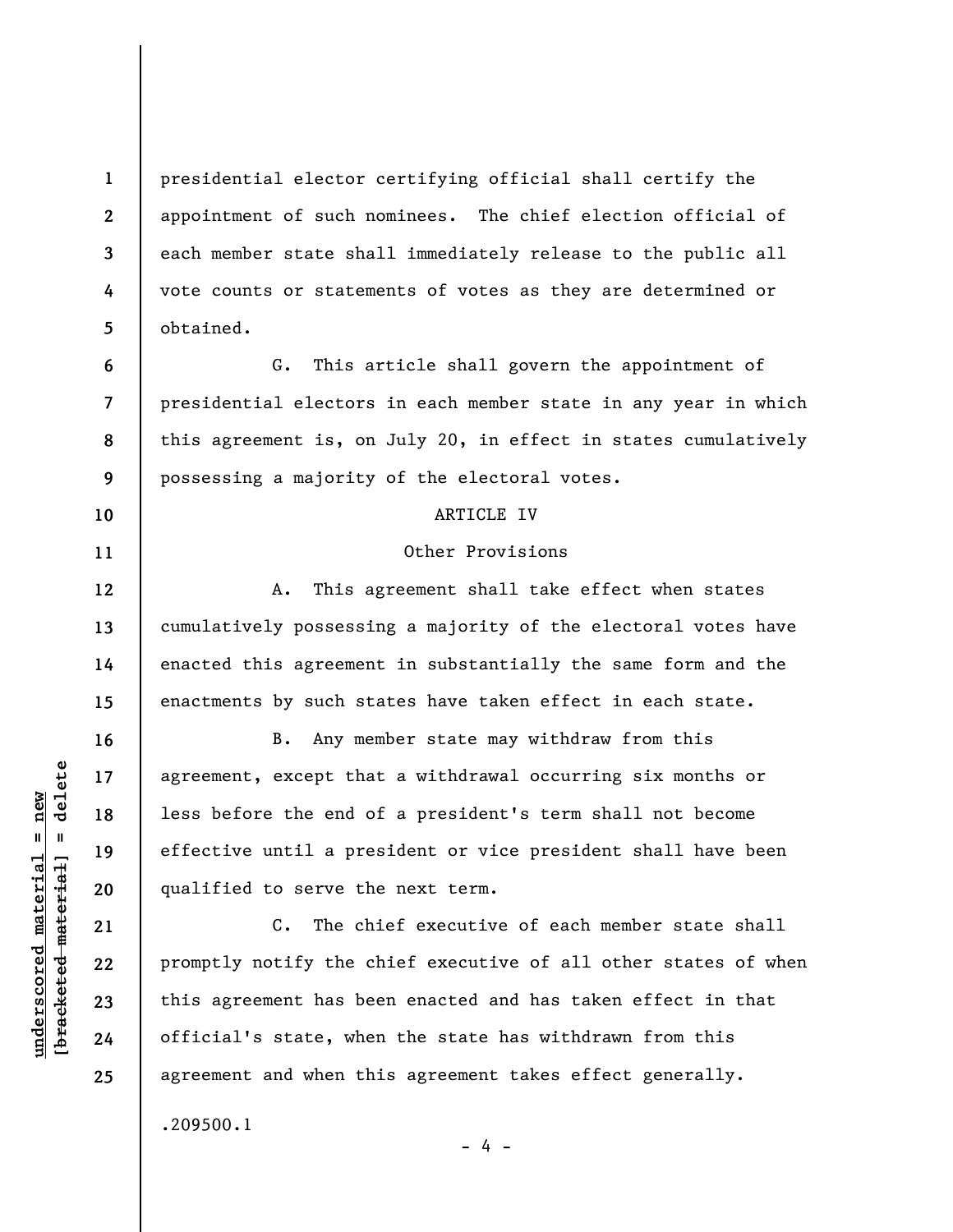**1 2 3 4 5 6 7 8 9 10 11 12 13 14 15 16 17 18 19 20 21 22 23 24 25**  D. This agreement shall terminate if the electoral college is abolished. E. If any provision of this agreement is held invalid, the remaining provisions shall not be affected. ARTICLE V Definitions For purposes of this agreement: A. "chief executive" means the governor of a state of the United States or the mayor of the District of Columbia; B. "elector slate" means a slate of candidates who have been nominated in a state for the position of presidential elector in association with a presidential slate; C. "chief election official" means the state official or body that is authorized to certify the total number of popular votes for each presidential slate; D. "presidential elector" means an elector for president and vice president of the United States; E. "presidential elector certifying official" means the state official or body that is authorized to certify the appointment of the state's presidential electors; F. "presidential slate" means a slate of two persons, the first of whom has been nominated as a candidate for president of the United States and the second of whom has been nominated as a candidate for vice president of the United States, or any legal successors to such persons, regardless of .209500.1  $- 5 -$ 

**underscored material = new [bracketed material] = delete**

 $\frac{1}{2}$  of  $\frac{1}{2}$  and  $\frac{1}{2}$  and  $\frac{1}{2}$  and  $\frac{1}{2}$  and  $\frac{1}{2}$  and  $\frac{1}{2}$  and  $\frac{1}{2}$  and  $\frac{1}{2}$  and  $\frac{1}{2}$  and  $\frac{1}{2}$  and  $\frac{1}{2}$  and  $\frac{1}{2}$  and  $\frac{1}{2}$  and  $\frac{1}{2}$  and  $\frac{1}{2}$  an  $anderscored material = new$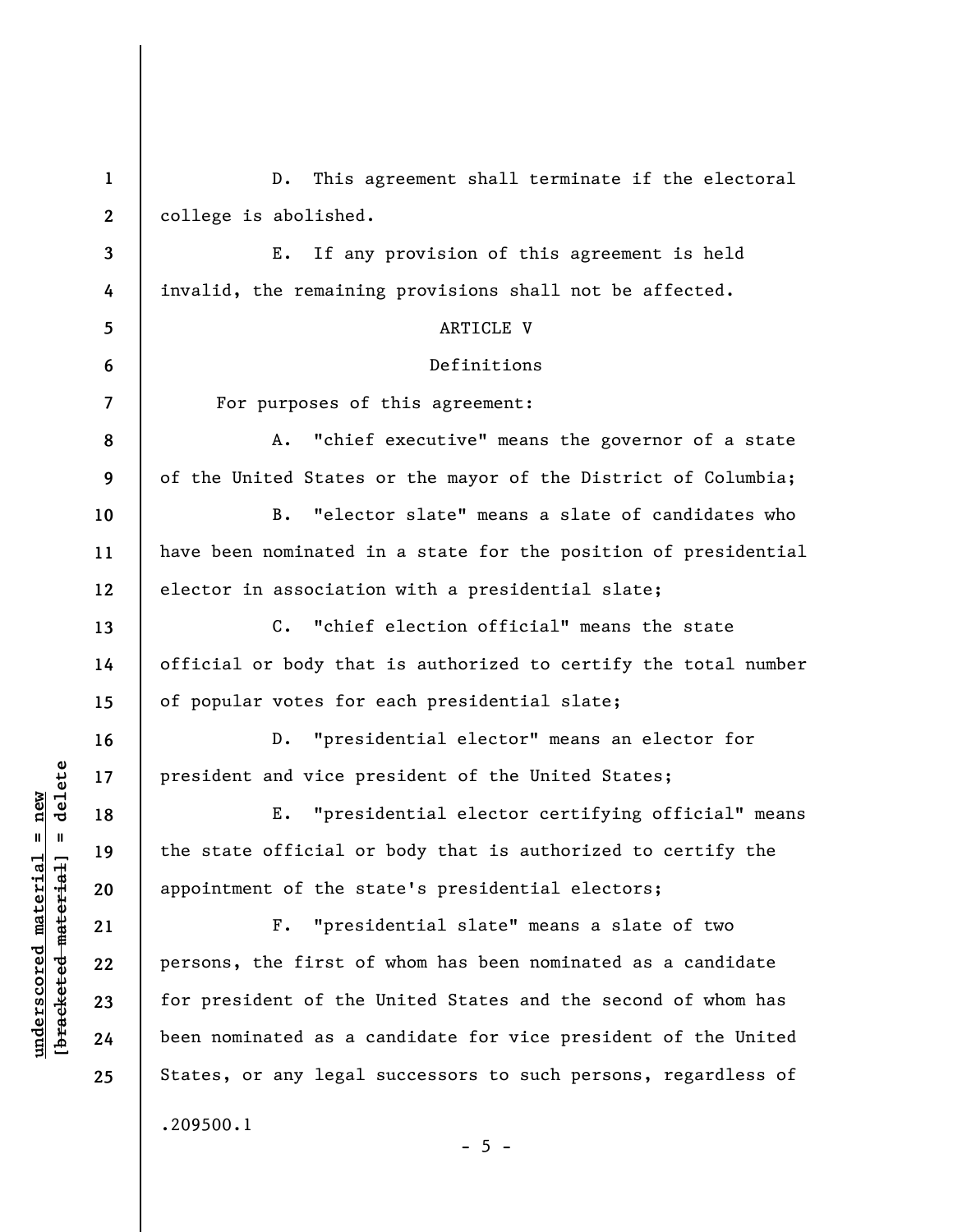**1 2**  whether both names appear on the ballot presented to the voter in a particular state;

G. "state" means a state of the United States and the District of Columbia; and

H. "statewide popular election" means a general election in which votes are cast for presidential slates by individual voters and counted on a statewide basis.".

**SECTION 2.** Section 1-15-4 NMSA 1978 (being Laws 1969, Chapter 240, Section 354) is amended to read:

"1-15-4. PRESIDENTIAL ELECTORS--ELECTION.--

A. The names of the presidential elector nominees shall not be placed upon the general election ballot; instead, the secretary of state shall certify to the county clerks the names of persons nominated by each qualified political party for the offices of president and vice president of the United States.

B. The names of [such] the nominees for president and vice president for each qualified political party shall be printed together in pairs upon the general election ballot. A vote for any [such] pair of nominees shall be a vote for the presidential electors of the political party by which [such] the nominees were named.

C. [The] Except as provided in Subsection D of this section, presidential elector nominees of the party whose nominees for president and vice president receive the highest .209500.1  $- 6 -$ 

 $\frac{1}{2}$  intereted material = delete **[bracketed material] = delete**  $underscored material = new$ **underscored material = new**

**3** 

**4** 

**5** 

**6** 

**7** 

**8** 

**9** 

**10** 

**11** 

**12** 

**13** 

**14** 

**15** 

**16** 

**17** 

**18** 

**19** 

**20** 

**21** 

**22** 

**23** 

**24** 

**25**